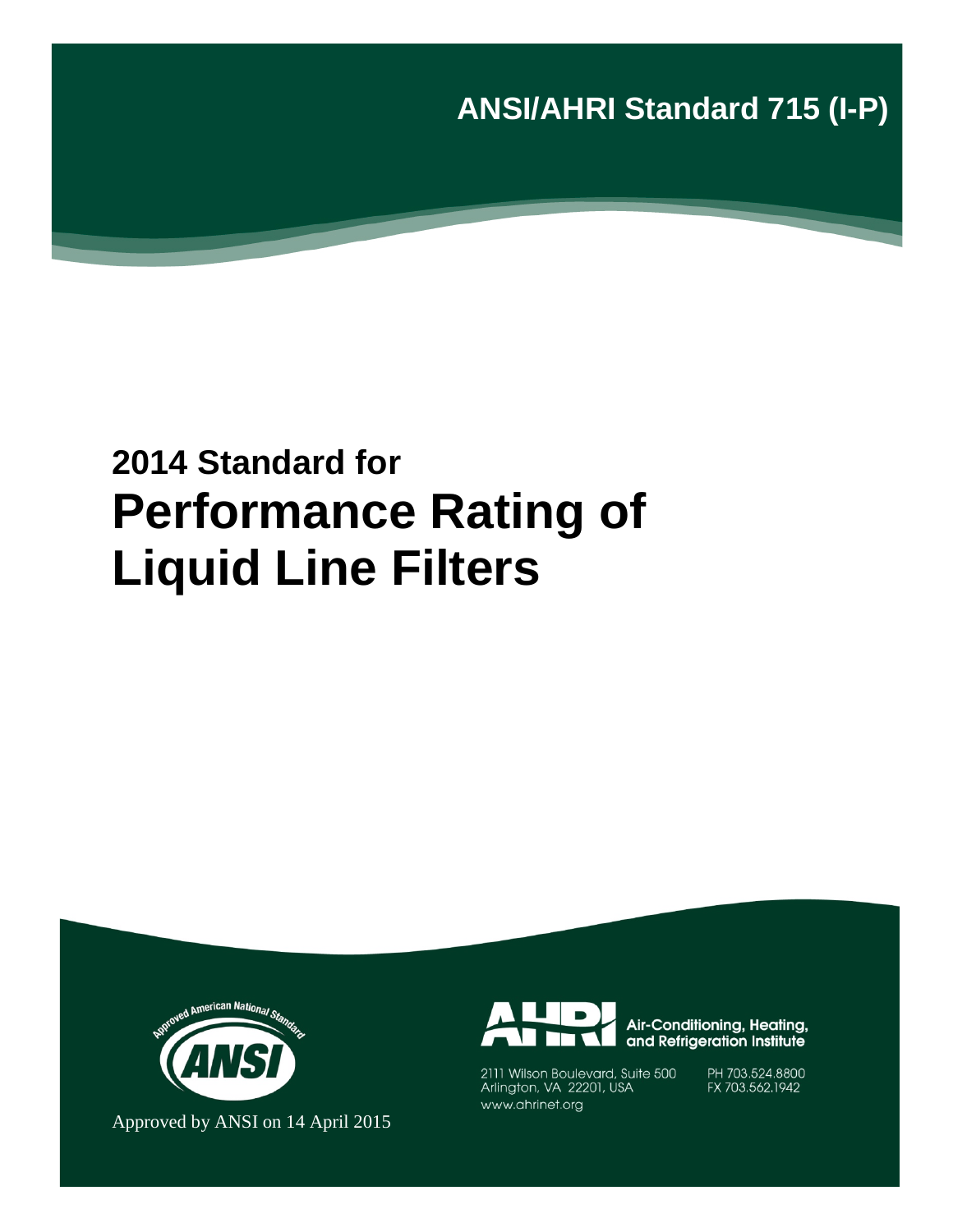### **IMPORTANT**

### *SAFETY DISCLAIMER*

AHRI does not set safety standards and does not certify or guarantee the safety of any products, components or systems designed, tested, rated, installed or operated in accordance with this standard/guideline. It is strongly recommended that products be designed, constructed, assembled, installed and operated in accordance with nationally recognized safety standards and code requirements appropriate for products covered by this standard/guideline.

AHRI uses its best efforts to develop standards/guidelines employing state-of-the-art and accepted industry practices. AHRI does not certify or guarantee that any tests conducted under the standards/guidelines will not be non-hazardous or free from risk.

Note:

This standard supersedes AHRI Standard 715-2007.

For SI ratings, see ANSI/AHRI Standard 716 (SI)-2014.

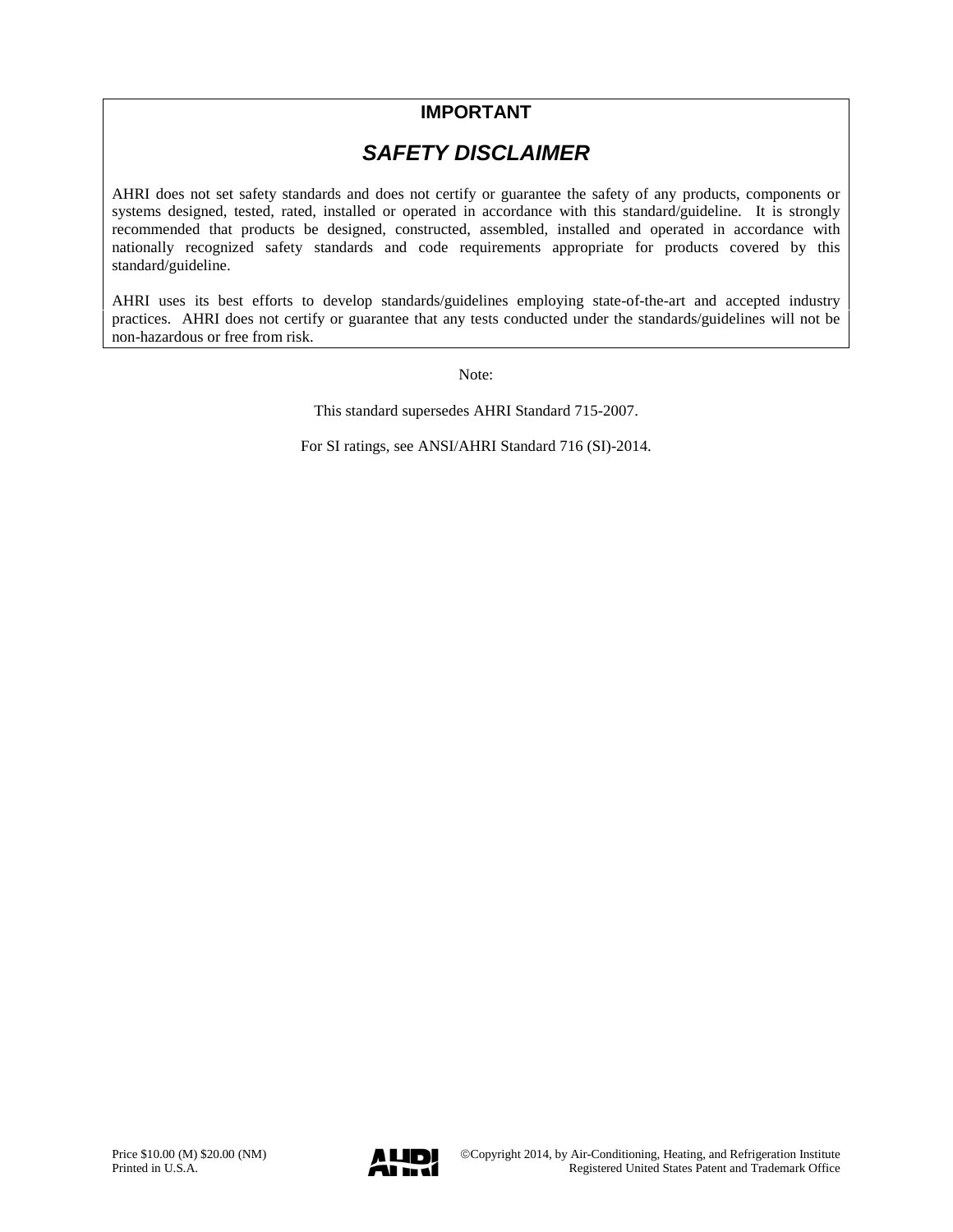### **TABLE OF CONTENTS**

| <b>SECTION</b> |                   | <b>PAGE</b> |
|----------------|-------------------|-------------|
| Section 1.     |                   |             |
| Section 2.     |                   |             |
| Section 3.     |                   |             |
| Section 4.     |                   |             |
| Section 5.     |                   |             |
| Section 6.     |                   |             |
| Section 7.     |                   |             |
| Section 8.     |                   |             |
| Section 9.     |                   |             |
|                | <b>TABLES</b>     |             |
| Table 1.       |                   |             |
|                | <b>FIGURES</b>    |             |
| Figure 1.      |                   |             |
|                | <b>APPENDICES</b> |             |
|                |                   |             |
|                |                   |             |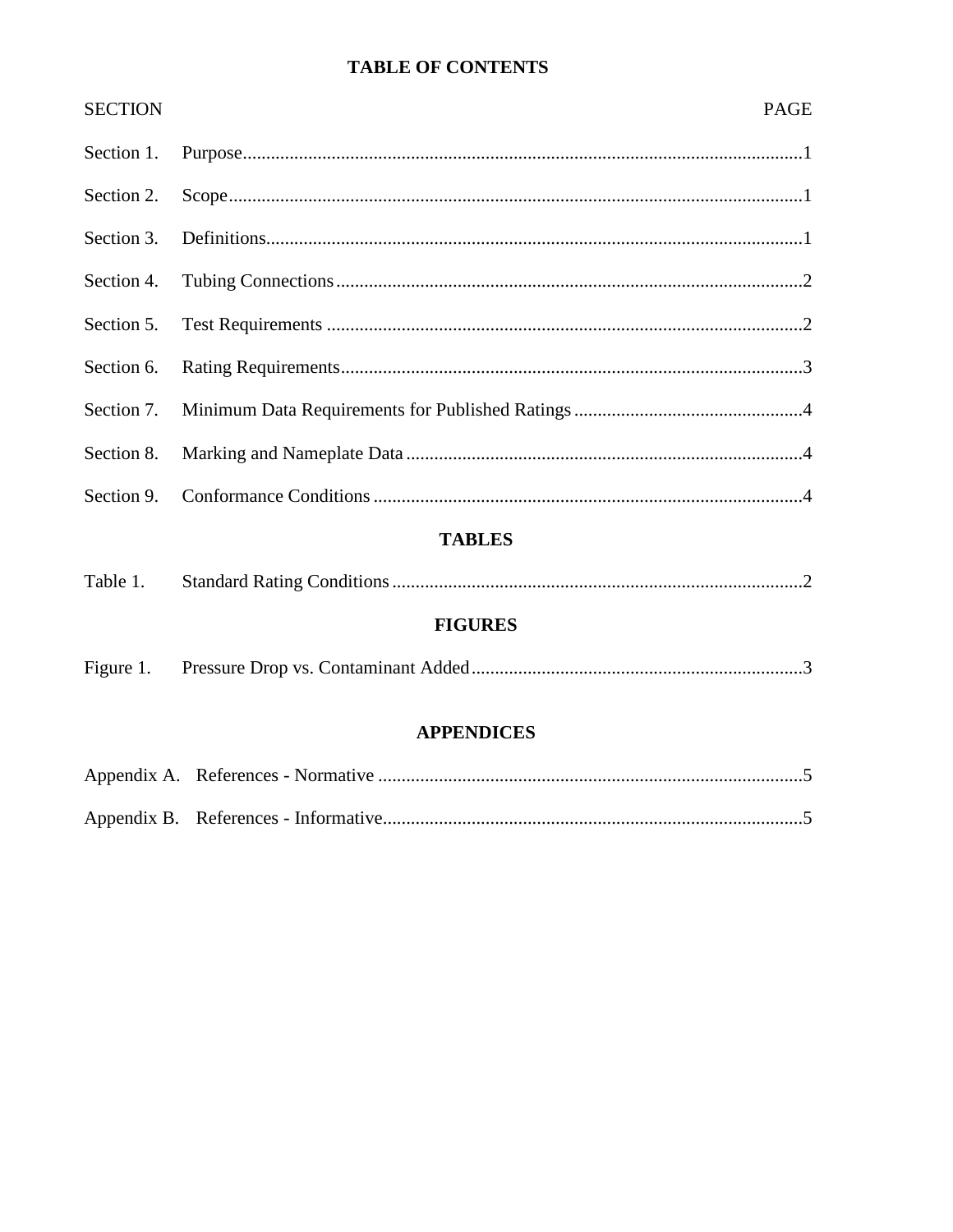## **PERFORMANCE RATING OF LIQUID LINE FILTERS**

#### **Section 1. Purpose**

**1.1** *Purpose.* The purpose of this standard is to establish for Liquid Line Filters: definitions; tubing connections; test requirements; rating requirements; minimum data requirements for Published Ratings; marking and nameplate data; and conformance conditions.

**1.1.1** *Intent.* This standard is intended for the guidance of the industry, including manufacturers, engineers, installers, contractors and users.

**1.1.2** *Review and Amendment.* This standard is subject to review and amendment as technology advances.

#### **Section 2. Scope**

**2.1** *Scope.* This standard applies to hermetic Liquid Line Filters designed for use in the liquid line of all types of refrigeration and air-conditioning systems employing the following refrigerants: R-22, R-134a, R-290, R-404A, R-407A, R-407C, R-410A, R-507A, R-600a, and R-744 as defined in ANSI/ASHRAE 34 with Addenda. This standard provides a means of determining the Overall Filter Efficiency and Contaminant Capacity of a Liquid Line Filter at specified conditions.

**2.2** *Exclusions*. This standard does not apply to filters used in the suction line or low pressure side of refrigeration and air-conditioning systems.

**2.3** *Limitations.* This standard only addresses the removal and retention of solid particles. Therefore, acid, dissolved contaminant, and moisture removal are not considered here. Although many commercial Liquid Line Filter Driers have moisture removal and retention media, the subject of moisture removal is separate and distinct from the considerations of this standard. The rating standard for moisture removal performance of liquid line driers is ANSI/AHRI Standard 710 (I-P).

#### **Section 3. Definitions**

All terms in this document will follow the standard industry definitions in the ASHRAE Wikipedia website (http://wiki.ashrae.org/index.php/ASHRAEwiki) unless otherwise defined in this section.

**3.1** *Contaminant Capacity (M<sub>c</sub>).* The mass of test contaminant that is retained by the Filter Under Test, grams.

**3.2** *Contaminant Loading*  $(M_t)$ *. The mass of test contaminant that is added to the test apparatus, grams.* 

**3.3** *Filter Under Test.* The Liquid Line Filter that is under evaluation.

**3.4** *Liquid Line Filter.* A device installed in the liquid line for removing and retaining solid contaminants from a refrigeration system. For the purpose of this standard, the term "Liquid Line Filters" includes Liquid Line Filter Driers.

**3.4.1** *Liquid Line Filter Drier.* A filter containing a desiccant capable of removing moisture and other dissolved contaminants in the refrigeration system.

**3.5** *Overall Filter Efficiency (Ef).* The ratio of Contaminant Capacity to the Contaminant Loading, expressed as a percent.

**3.6** *Pressure Drop.* The pressure difference between the inlet and the outlet of a Liquid Line Filter, including its connections.

**3.6.1** *End-point Pressure Drop*. The specified Pressure Drop for the rated filter at which the Contaminant Loading is determined.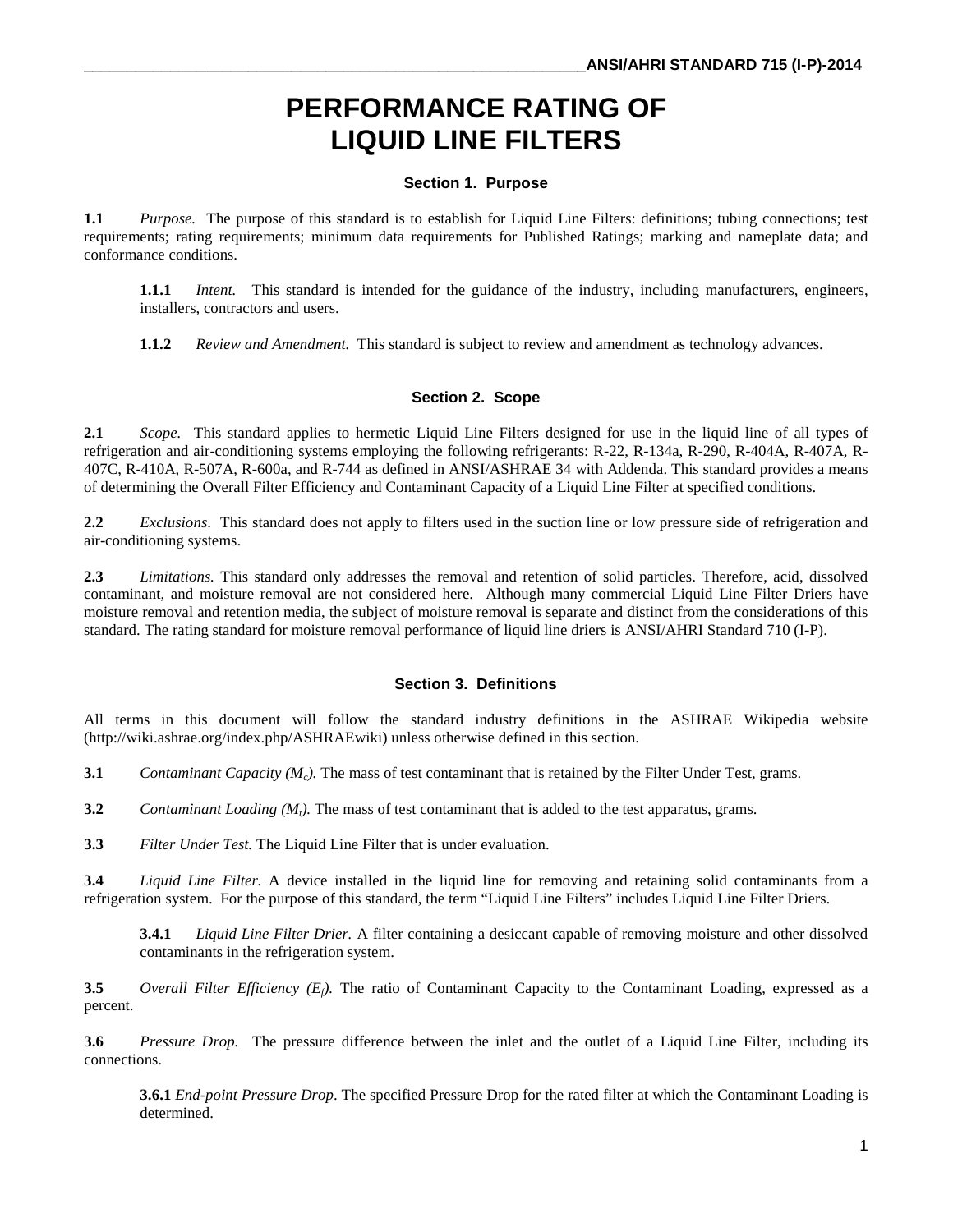#### **ANSI/AHRI STANDARD 715 (I-P)-2014**

**3.7** *Published Rating*. A statement of the assigned values of those performance characteristics, under stated Rating Conditions, by which a Liquid Line Filter may be chosen to fit its application. These values apply to all Liquid Line Filters of like nominal size and type produced by the same manufacturer. The term Published Rating includes the rating of all performance characteristics shown on the component or published in specifications, advertising or other literature controlled by the manufacturer, at stated Rating Conditions.

**3.7.1** *Application Rating*. A rating based on tests performed at Application Rating Conditions (other than Standard Rating Conditions).

**3.7.2** *Standard Rating*. A rating based on tests performed at Standard Rating Conditions.

**3.8** *Rating Conditions*. Any set of operating conditions under which a single level of performance results and which causes only that level of performance to occur.

**3.8.1** *Standard Rating Conditions*. Rating Conditions used as the basis of comparison for performance characteristics.

**3.9** *"Shall" or "Should".* "Shall" or "should" shall be interpreted as follows:

**3.9.1** *Shall.* Where "shall" or "shall not" is used for a provision specified, that provision is mandatory if compliance with the standard is claimed.

**3.9.2** *Should.* "Should" is used to indicate provisions which are not mandatory but which are desirable as good practice.

- **3.10** *Temperature.* The temperature of the liquid refrigerant passing through the Liquid Line Filter.
- **3.11** *Test Flow Rate.* The mass flow rate of clean test fluid that is specified for the Filter Under Test.

#### **Section 4. Tubing Connections**

**4.1** *Tubing Connections.* Dimensional specifications for sweat connections of Liquid Line Filters shall be in accordance with ANSI/ASME Standard B16.22.

#### **Section 5. Test Requirements**

**5.1** *Testing Procedure.* Liquid Line Filter ratings shall be based on tests conducted in accordance with the procedure outlined in ANSI/ASHRAE Standard 63.2.

| <b>Table 1. Standard Rating Conditions</b> |                                      |              |                            |  |  |
|--------------------------------------------|--------------------------------------|--------------|----------------------------|--|--|
| Nominal<br>Hermetic<br><b>Filter Size</b>  | Nominal<br>Connection<br><b>Size</b> | Flow<br>Rate | End-point<br>Pressure Drop |  |  |
| $in^3$                                     | in                                   | lb/min       | psi                        |  |  |
| $\lt$ 3                                    | 1/4                                  | 7            | 5.0                        |  |  |
| $3 - 15$                                   | 3/8                                  | 14           | 5.0                        |  |  |
| $16 - 39$                                  | 1/2                                  | 28           | 5.0                        |  |  |
| $40 - 75$                                  | 5/8                                  | 42           | 5.0                        |  |  |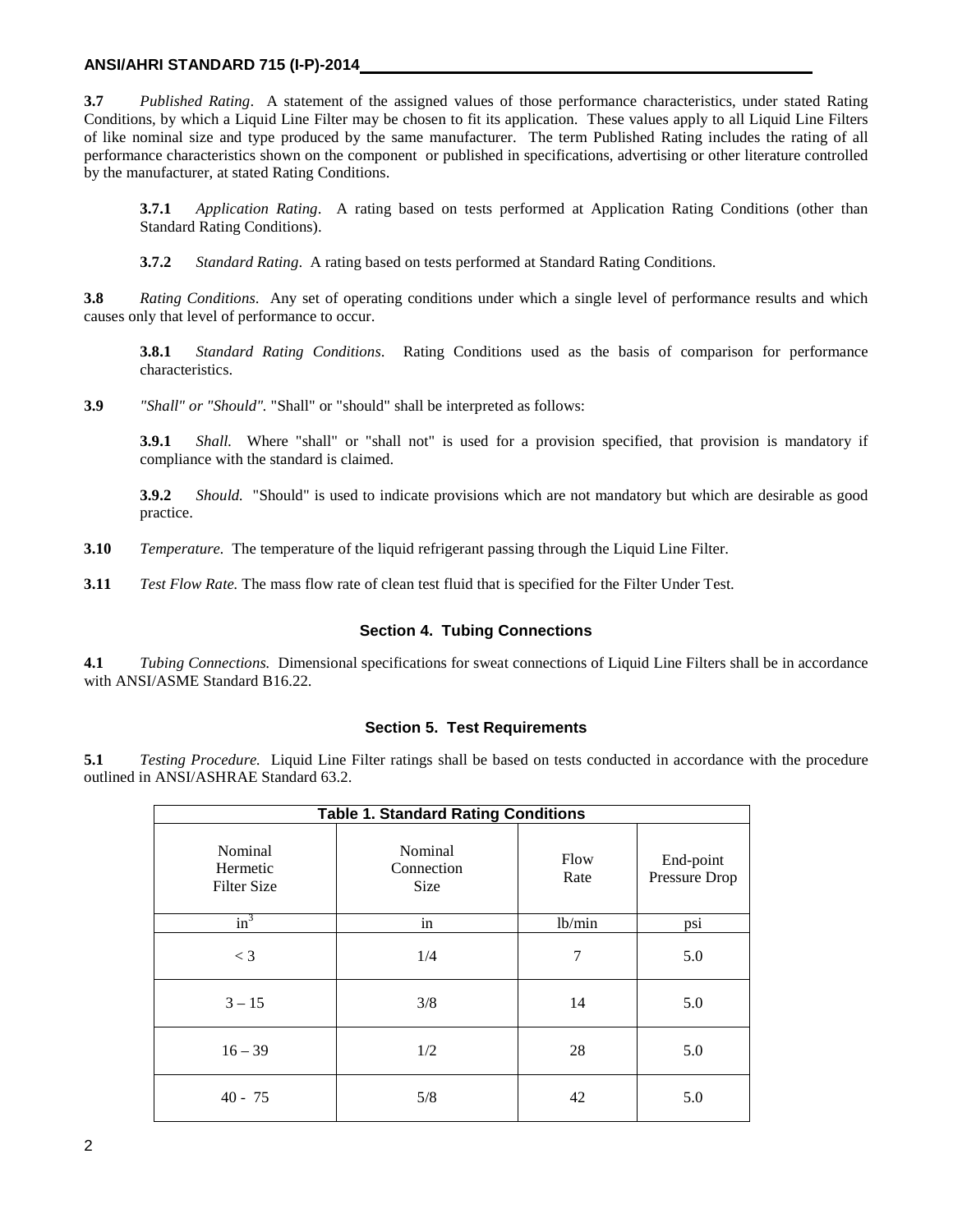#### **Section 6. Rating Requirements**

**6.1** *Rating Requirements.* Liquid Line Filters shall be rated by their Overall Filter Efficiency and Contaminant Capacity, and shall include their ratings at the Standard Rating Conditions in Table 1. All tests shall be conducted with the test fluid specified in ANSI/ASHRAE 63.2 at the conditions shown in Section 2 with the range of 75°F to 80°F.

**6.2** Overall Filter Efficiency and Contaminant Capacity shall be determined in accordance with the procedures outlined in ANSI/ASHRAE Standard 63.2 and statistical method outlined in Section 6.3.

**6.3** *Statistical Method for Establishing Overall Filter Efficiency and Contaminant Capacity Ratings.* ANSI/ASHRAE Standard 63.2 gives a procedure for determining Overall Filter Efficiency and Contaminant Capacity of any refrigerant Liquid Line Filter or Filter Drier. This subsection presents a statistical procedure applied to the results from testing sets of samples of production Liquid Line Filters to establish a rating which will be equaled or exceeded by 90% of those produced.

**6.3.1** When several determinations of Overall Filter Efficiency and Contaminant Capacity of a single model Liquid Line Filter are made by the procedure of ANSI/ASHRAE Standard 63.2, a series of values will be obtained because of manufacturing variations. The number of test data points recorded shall be specified as per ANSI/ASHRAE 63.2. The average of these results is more reliable than any single result. This average also becomes more reliable as more values are used in calculating the average.

**6.3.2** In order to compensate for these testing and manufacturing variations, a statistical procedure is available for arriving at a rating that will guarantee any percent compliance desired.

**6.3.3** This rating procedure is a statistical analysis of results obtained from tests on a group of six Liquid Line Filters, and the rating obtained by this procedure will be such that the average Overall Filter Efficiency and Contaminant Capacity of duplicate tests on any set of six Liquid Line Filter Driers will equal or exceed the rating in 90% of all cases.

**6.3.3.1** For each of the Liquid Line Filters tested, calculate the average, minimum and maximum Pressure Drop for each addition of contaminant. The results are then plotted on a linear graph with the contaminant added on the X-axis and the Pressure Drop on the Y-axis. Three curves are constructed, one for the minimum values, the average values and the maximum values. A horizontal line is drawn from the end point pressure through the average curve. A vertical line is then drawn from the point of intersection to the horizontal axis. (Figure 1)



**Figure 1. Pressure Drop vs. Contaminant Added**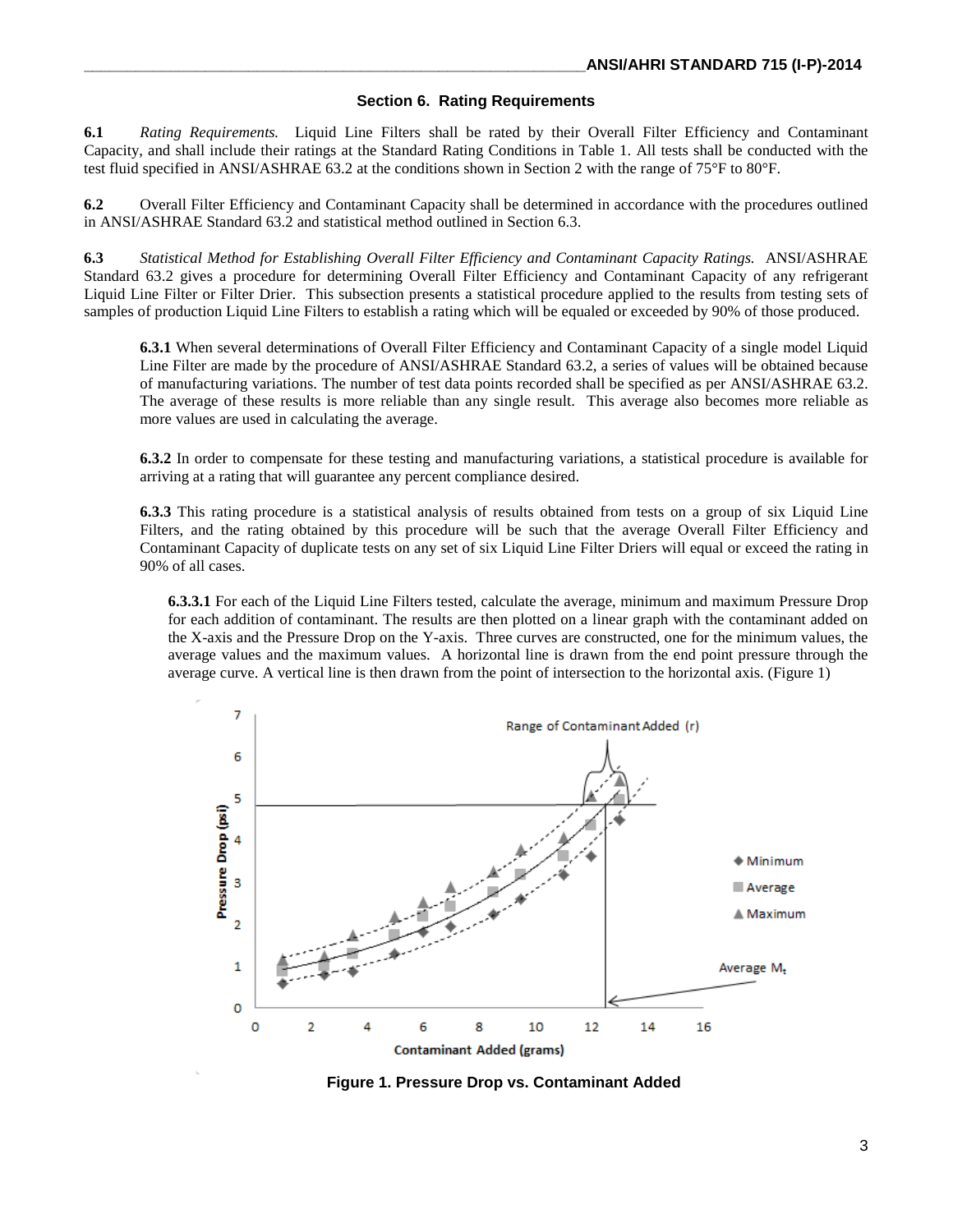**6.3.3.2** Determine the average Overall Filter Efficiency  $(E_f)$  as described in ANSI/ASHRAE Standard 63.2, Section 7.1.

The rated Overall Filter Efficiency,  $E_f = E_a - 0.36(r/Mt)$  1

Where:

 $E_a$  = Average efficiency of data set, %

 $r =$ Range as determined from the graph in Section 6.3.3.1

 $M_t$  = Contaminant Loading, g

**6.3.3.3** Compute the Contaminant Capacity  $(M_c)$  by applying the Overall Filter Efficiency  $(E_f)$  to the Contaminant Loading  $(M_t)$  determined by the graph:

 $M_c = (M_t \cdot E_f)/100$  2

Where:

 $M_c$  = Contaminant Capacity, g

 $E_f$  = Overall Filter Efficiency, %

 $M_t$  = Contaminant Loading, g

**6.3.3.4** When Liquid Line Filters are tested, statistically at least 90% of averages of sets of six Liquid Line Filters, will equal or exceed the rating.

**6.4** *Tolerances.* To comply with this standard, measured test results shall not be less than 90% of Published Ratings for Overall Filter Efficiency and Contaminant Capacity.

#### **Section 7. Minimum Data Requirements for Published Ratings**

**7.1** *Minimum Data Requirements for Published Ratings.* As a minimum, Published Ratings shall include all Standard Ratings. All claims to ratings within the scope of this standard shall include the statement "Rated in accordance with ANSI/AHRI Standard 715 (I-P)." All claims to ratings outside the scope of this standard shall include the statement "Outside the scope of ANSI/AHRI Standard 715 (I-P)." Wherever Application Ratings are published or printed, they shall include a statement of the conditions at which the ratings apply.

**7.2** *Published Ratings.* Published Ratings shall include the following:

- **7.2.1** Overall Filter Efficiency, %.<br>**7.2.2** Contaminant Capacity, g
- **7.2.2** Contaminant Capacity, g

#### **Section 8. Marking and Nameplate Data**

**8.1** *Marking and Nameplate Data.* As a minimum, each Liquid Line Filter shall be marked with the following information:

- **8.1.1** The manufacturer's name or trade name
- **8.1.2** Model designation

#### **Section 9. Conformance Conditions**

**9.1** *Conformance*. While conformance with this standard is voluntary, Conformance shall not be claimed or implied for products or equipment within the standard's *Purpose* (Section 1) and *Scope* (Section 2) unless such product claims meet all of the requirements of the standard and all of the testing and rating requirements are measured and reported in complete compliance with the standard. Any product that has not met all the requirements of the standard cannot reference, state, or acknowledge the standard in any written, oral, or electronic communication.